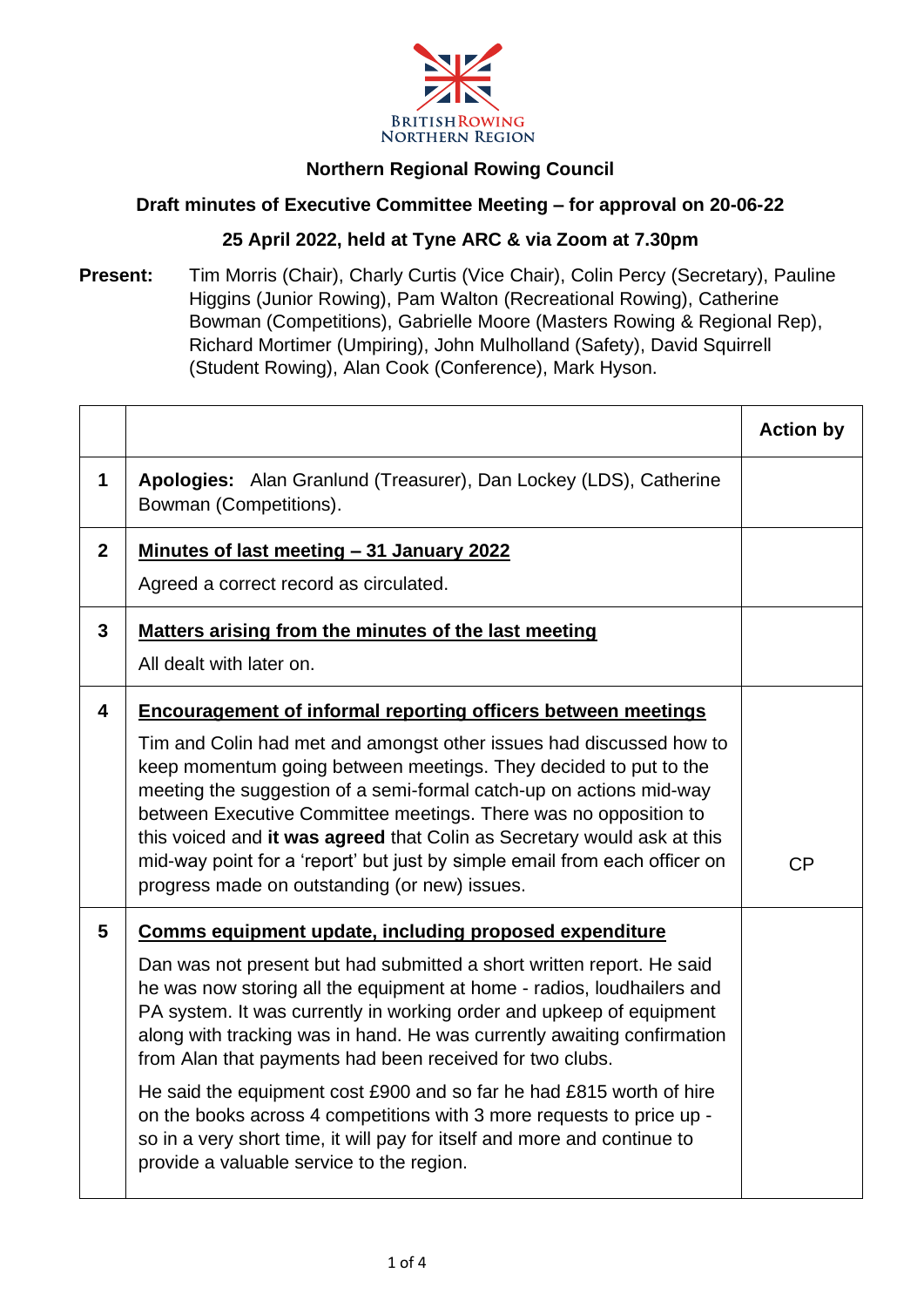|   | He requested a small budget for consumables to cover replacement<br>batteries for loudhailers and possible an additional two radios and two<br>loudhailers if required. This would be about £280 in all. This sum was<br>agreed as an interim arrangement.<br>In discussion, the meeting agreed that Dan be asked to clarify storage,<br>as the initial proposal had been to keep it at DARC for easy access, to<br>update the Exec on insurance and to come back with a best guess<br>income and expenditure budget for the rest of the financial year so that<br>the next meeting could agree some sort of pre-agreed but capped<br>spending permission for routine items.                                                                                                                                                                                                                                                                                                          | CP/DL     |
|---|---------------------------------------------------------------------------------------------------------------------------------------------------------------------------------------------------------------------------------------------------------------------------------------------------------------------------------------------------------------------------------------------------------------------------------------------------------------------------------------------------------------------------------------------------------------------------------------------------------------------------------------------------------------------------------------------------------------------------------------------------------------------------------------------------------------------------------------------------------------------------------------------------------------------------------------------------------------------------------------|-----------|
| 6 | Club Development Conference - possible for date, format, and<br>content<br>Alan said he was working on the format and content of the conference.<br>He would contact Exec members shortly to seek ideas but would<br>welcome them now. There was mention of British Rowing (BR) people<br>who seemed keen to come and see us, e.g. Rob Cree on para rowing.<br>There was support for both more on club development in itself, but also<br>on the more hands-on skill development we had introduced into the<br>more recent conferences. Safety was a perennial favourite of course.<br>Holly Young (now at DUBC) had been agreed as the organiser for the<br>last conference planned but cancelled due to Covid. She was still<br>around, at DUBC. A keynote speaker to start off was always good.<br>Maybe Graeme Foreman again on performance psychology. The usual<br>time and location for the conference had been late January and at<br>DARC, but these needed to be confirmed. | <b>AC</b> |
| 7 | <b>News from Junior Inter-Regional Regatta on 23-04-22</b><br>Pauline said our team got to the venue to find poor conditions and a<br>truncated race programme. Her written report gave details, but we had<br>two golds and six bronze medals, so a good performance. As a result<br>we won the Martin Humphrys JP Cup for best performance out of last<br>time's lower six finishers. The team appreciated the NRC providing<br>funding for sweatshirts.                                                                                                                                                                                                                                                                                                                                                                                                                                                                                                                            |           |
| 8 | Social media, web site and email hosting update<br>Richard gave an update on the recent migration of web site and email<br>account hosting to Mythical Beasts from LCN - cheaper and more on<br>offer for the money. Anyone wishing an @nerowing.com email<br>account/address should contact him. equipment@ and sundayleague@<br>were in hand. Colin thanked Richard for all his work on the migration.<br>Richard was also beginning to develop ideas for a web site revamp.<br>Tim said it would be good for this to be complete by the time of the<br>AGM. Colin said a meeting to look at this and also on making better                                                                                                                                                                                                                                                                                                                                                         | CP/TM     |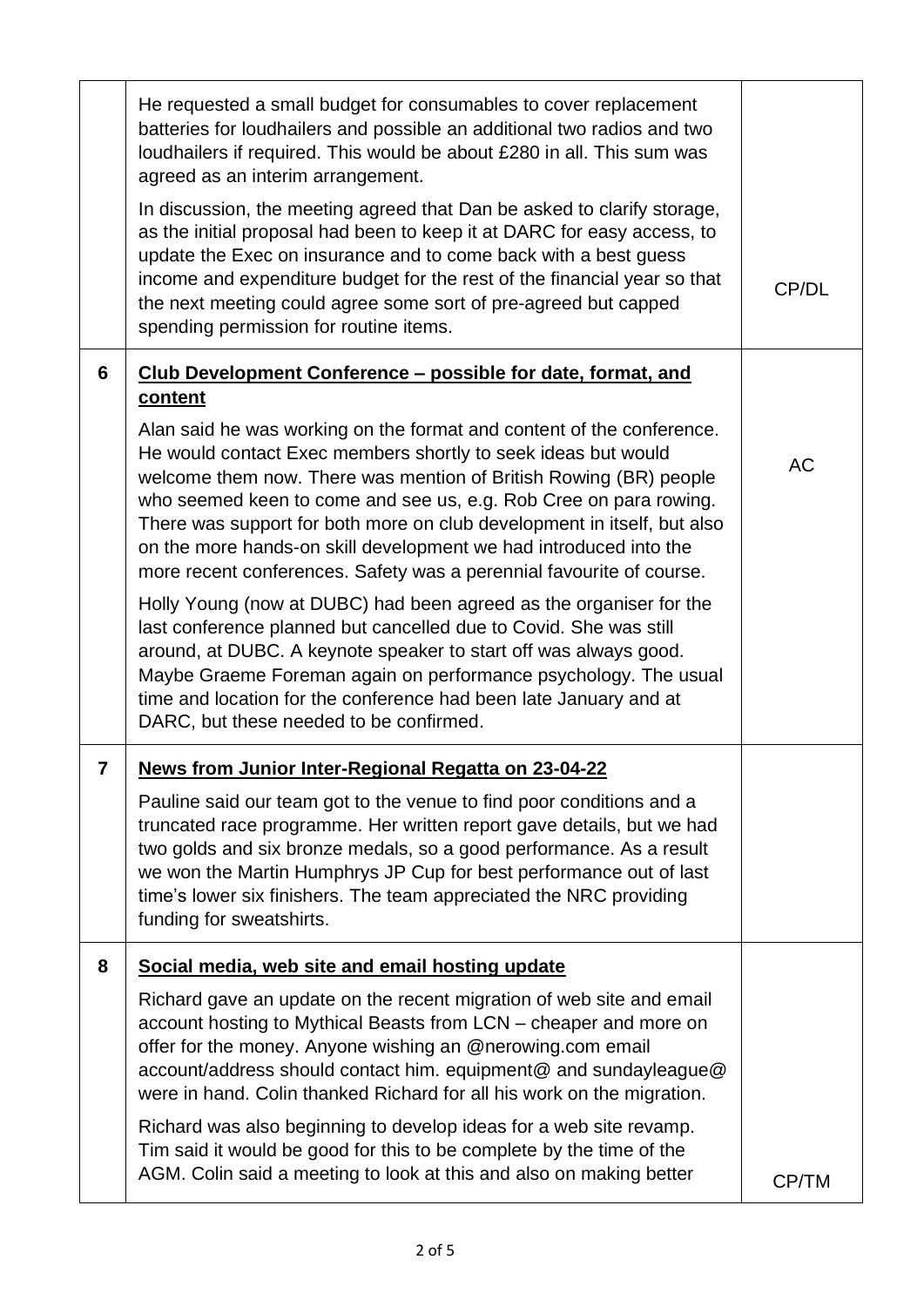|   | use of social media would be good. He would discuss with Tim. David<br>said he was still interested in helping.                                                                                                                                                                                                                                                                                                                                                                                                                                     | CP/TM           |
|---|-----------------------------------------------------------------------------------------------------------------------------------------------------------------------------------------------------------------------------------------------------------------------------------------------------------------------------------------------------------------------------------------------------------------------------------------------------------------------------------------------------------------------------------------------------|-----------------|
| 8 | <b>Officer reports</b>                                                                                                                                                                                                                                                                                                                                                                                                                                                                                                                              |                 |
|   | N.B. All written reports for this and previous meetings going a long way<br>back can be downloaded at www.nerowing.com/nrcminutes.html.                                                                                                                                                                                                                                                                                                                                                                                                             |                 |
|   | Chair: Tim reported on the situation at CLSARC. He had not been<br>involved in the discussions between the club and British Rowing<br>directly but had been told that progress had been made and the club<br>was no longer under immediate threat of having its affiliation<br>suspended; further progress would be monitored by BR. The recent<br>CLS Regatta had run without major problems. He said he was aware of<br>a July update of RowSafe and that the approach to being able to swim<br>or not and thus swim tests was probably changing. |                 |
|   | Treasurer: Alan had given his apologies for absence. See also item on<br>Junior Rowing below.                                                                                                                                                                                                                                                                                                                                                                                                                                                       |                 |
|   | Secretary: Colin said activity on his front had been minimal. An<br>application for affiliation of a new rowing club based at CLS Park View<br>Academy was going through regional and national approval. The region<br>was waiting for the full set documents to look at to be sent by BR. He<br>was aware that the amended process for approval of new competitions<br>now risked regions being side-lined and would query with BR.                                                                                                                | CP              |
|   | Regional Rep: Gabrielle in her written report said that a number of<br>grant applications were going through, but overall activity was down. At<br>the meeting she agreed to discuss with Colin whether the web site<br>page on the grant system was worded quite right. He would also post<br>on Facebook a reminder to clubs to follow the process set out there<br>fully. Colin queried if a cap on training grants expenditure was still in<br>place. Gabrielle said she would look at likely spend this year.                                  | CP<br><b>GM</b> |
|   | Masters rowing: Again in her written report, Gabrielle had covered<br>progress post-Covid in clubs, arrangements for the revived National<br>Master Champs on 11/12 June. Some clubs were diversifying into other<br>water sports as a lead in to rowing.                                                                                                                                                                                                                                                                                           |                 |
|   | Competitions: Catherine has given her apologies for absence. In her<br>written report she said the draft 2023-24 programme had been<br>submitted to BR. There was pressure already from some clubs with<br>potential booking clash issues to look at 2024-25 now. Some mistakes<br>on the 2022-23 competition dates on the BR web site had been<br>reported and corrected.                                                                                                                                                                          |                 |
|   | LDS: No report as planning not yet started for 2022                                                                                                                                                                                                                                                                                                                                                                                                                                                                                                 |                 |
|   | Recreational rowing: Pam in her written report had given dates for the<br>2022 Sunday League series (though note a later change with Cambois<br>RC doing 5 June and TARC 2 October). The opening event at DARC<br>on 3 April (exactly 10 years on from the first ever SL event at the same                                                                                                                                                                                                                                                          |                 |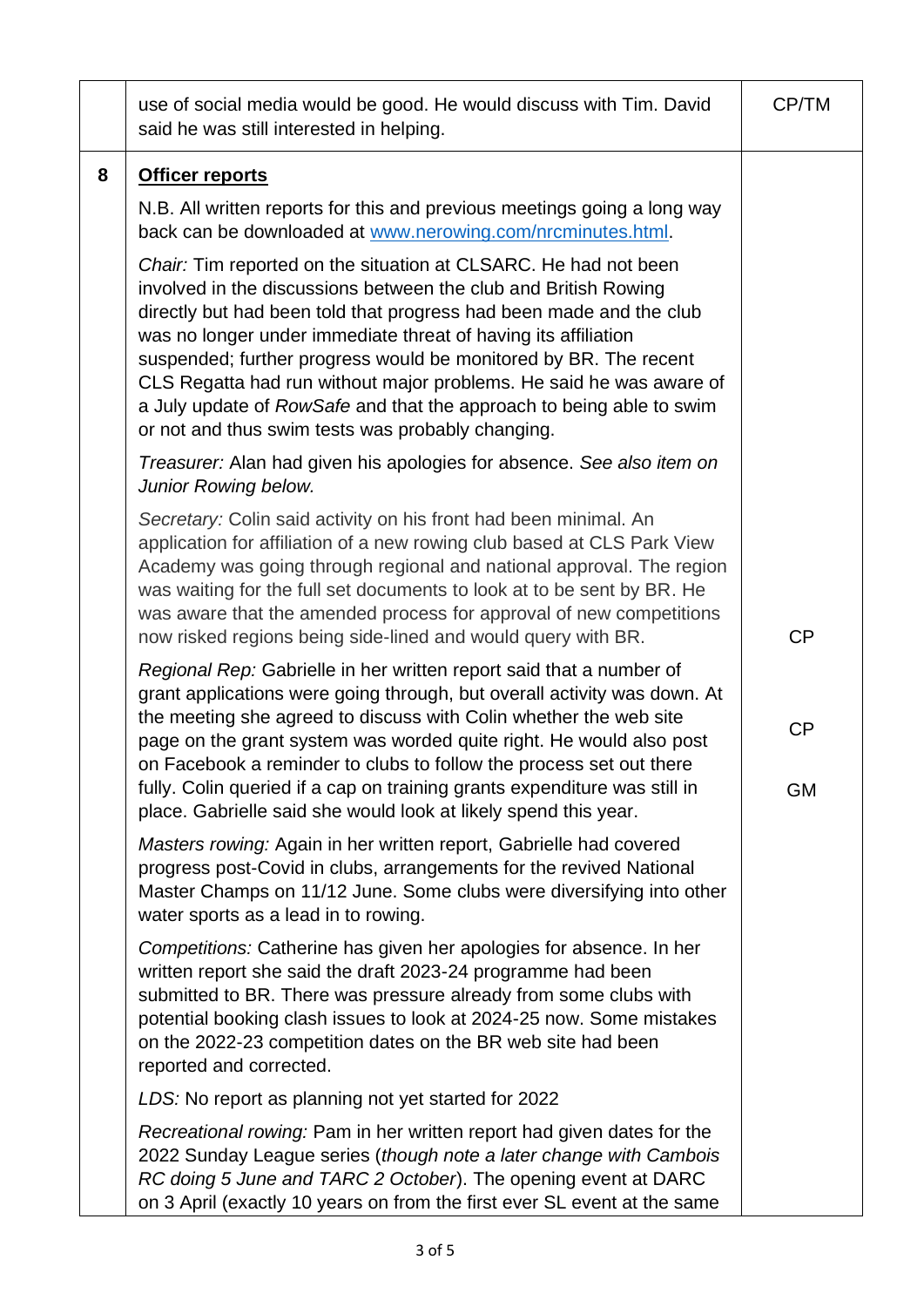| venue) had gone very well - thanks to everybody there for organising.<br>The National Committee was continuing to meet, looking at tours, hire<br>of the Charles Stanley stable quads and so on. Colin did a quick update<br>on the Great Tyne Row, due on 21 August 2022. Mark said he would<br>help from a Tynemouth perspective. Colin would be in touch.                                                                                                                                                              | CP        |
|---------------------------------------------------------------------------------------------------------------------------------------------------------------------------------------------------------------------------------------------------------------------------------------------------------------------------------------------------------------------------------------------------------------------------------------------------------------------------------------------------------------------------|-----------|
| Coach education. Eddie had given his apologies for absence. Colin<br>said he would seek an update on courses in the region from him.                                                                                                                                                                                                                                                                                                                                                                                      | CP/EB     |
| Para rowing: Post still vacant                                                                                                                                                                                                                                                                                                                                                                                                                                                                                            |           |
| Junior rowing: On top of JIRR news Pauline mentioned junior rowers<br>from the region appearing at national U19 trials and an U16 sculling<br>camp. The last Women's Development Programme event in the region<br>was on 30 April.                                                                                                                                                                                                                                                                                        |           |
| She then indicated that she was minded to stand down as Junior<br>Rowing Coordinator for the NRC, in large part as she and Geoff were<br>hoping to pass on the reins at QEHS BC too. She said she did not<br>necessarily want stop helping at regional level. After some discussion<br>she indicated that she might undertake the treasurer's role for the NRC,<br>given Alan was keen to stand down from that role.                                                                                                      |           |
| The meeting agreed to accept her resignation as Junior Coordinator<br>and coopt her as Treasurer for the remainder of the year, subject to her<br>considering this further at home and confirming her interest and to Alan<br>formally standing down (both later confirmed, but exact date of<br>handover still TBC at the time of writing). Colin would inform the Exec<br>and then members generally when all was in place.                                                                                             | <b>CP</b> |
| In addition, it was agreed to seek one or two volunteers from outside<br>the current Exec Committee to be become Junior Rowing Coordinator/s<br>with Pauline continuing in an advisory capacity to them. Colin would<br>discuss how best to implement this with Tim and Pauline                                                                                                                                                                                                                                           |           |
| Safety: Further to his written report John drew attention to increasing<br>emphasis on use of crotch straps with lifejackets for coxes and launch<br>users. Currently advice from BR was worded as people 'should' use<br>them rather than something stronger, but this may change.                                                                                                                                                                                                                                       | CP/TM/PH  |
| Umpiring: Richard said the Rules of Racing 2022 were in operation as<br>of 1 April and should be published soon as a booklet as usual. They<br>were online already. There are some changes, including simplifying the<br>masters start procedure where handicaps apply. Training was back on<br>track and it was hoped we would have five new umpires by year end.                                                                                                                                                        |           |
| Student rowing: David said he had not done a report yet as he wanted<br>to include the BUCS Regatta, which was happening the next weekend.<br>He would do one shortly and circulate. (He did provide a written report<br>on 03-05-22 after BUCS Regatta and it is on the web site, link as<br>above. He mentions trailerage, the difficulties facing university and<br>college clubs if men's and women's eights (for example) are both in the<br>same division (ruling out boat boats) and issues over substitutions. He | DS        |